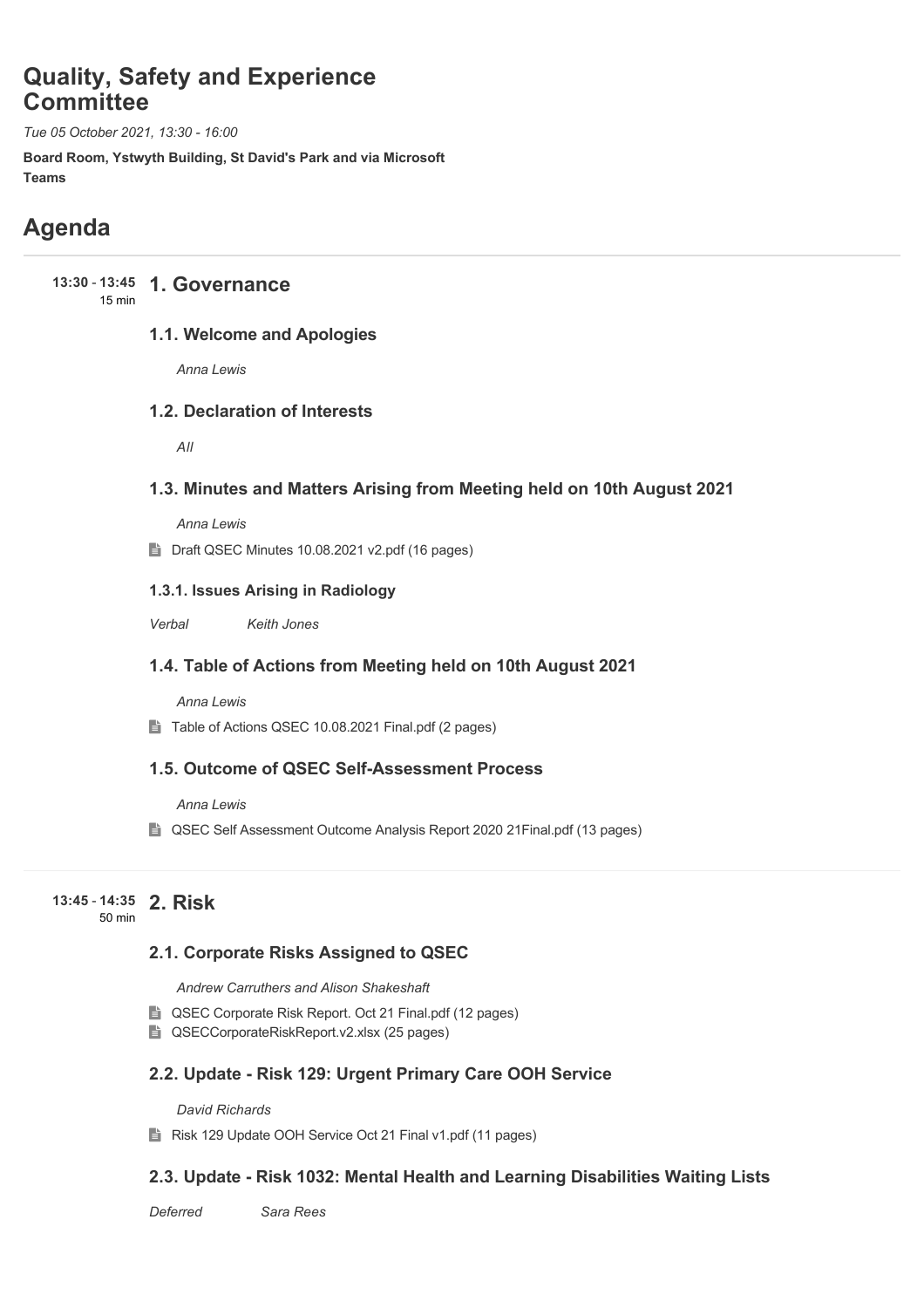### **2.4. Strategic Log - Paediatric Risks**

*Lisa Humphrey and Cathie Steele*

**Paediatric Strategic Risks Final.pdf (6 pages)** 

### **2.5. Update on COVID-19 Related Activity**

*Cathie Steele*

■ COVID update Report October 2021 final.pdf (6 pages)

## **3. Assurance 14:35** - **15:35**

60 min

### **3.1. Quality and Safety Assurance Report**

*Cathie Steele*

3.1 Quality and Safety Assurance Report Oct 2021.pdf (13 pages)

### **3.2. Winter Planning: Managing Urgent and Emergency Care Risks, Quality and Experience**

*Andrew Carruthers and Keith Jones*

■ QSEC winter Slides v5 Oct21 Final.pdf (6 pages)

### **3.3. Cardiac Surgery – GIRFT Review: Further Developments**

*Deferred to 7th December 2021 QSEC meeting* 

## **4. Sub-Committee Reports 15:35** - **15:45**

10 min

# **4.1. Operational Quality, Safety and Experience Sub-Committee Update Report**

*Alison Shakeshaft*

■ OQSESC Update Report to QSEAC September 2021 v1.pdf (3 pages)

### **4.2. Listening and Learning Sub-Committee Update Report and Terms of Reference for QSEC Approval**

No update as previous meeting cancelled.

## **5. QSEC Planning Objectives 15:45** - **15:50**

5 min

### **5.1. Update of Planning Objectives Aligned to QSEC**

*Mandy Rayani*

- **Planning Objectives QSEC September 2021 SBAR Final.pdf (4 pages)**
- Appendix 1 PO Update for QSEC September 2021 Final.pdf (2 pages)

# **6. For Information 15:50** - **15:55**

5 min

**6.1. Quality, Safety and Experience Committee Work Programme 2021/22**